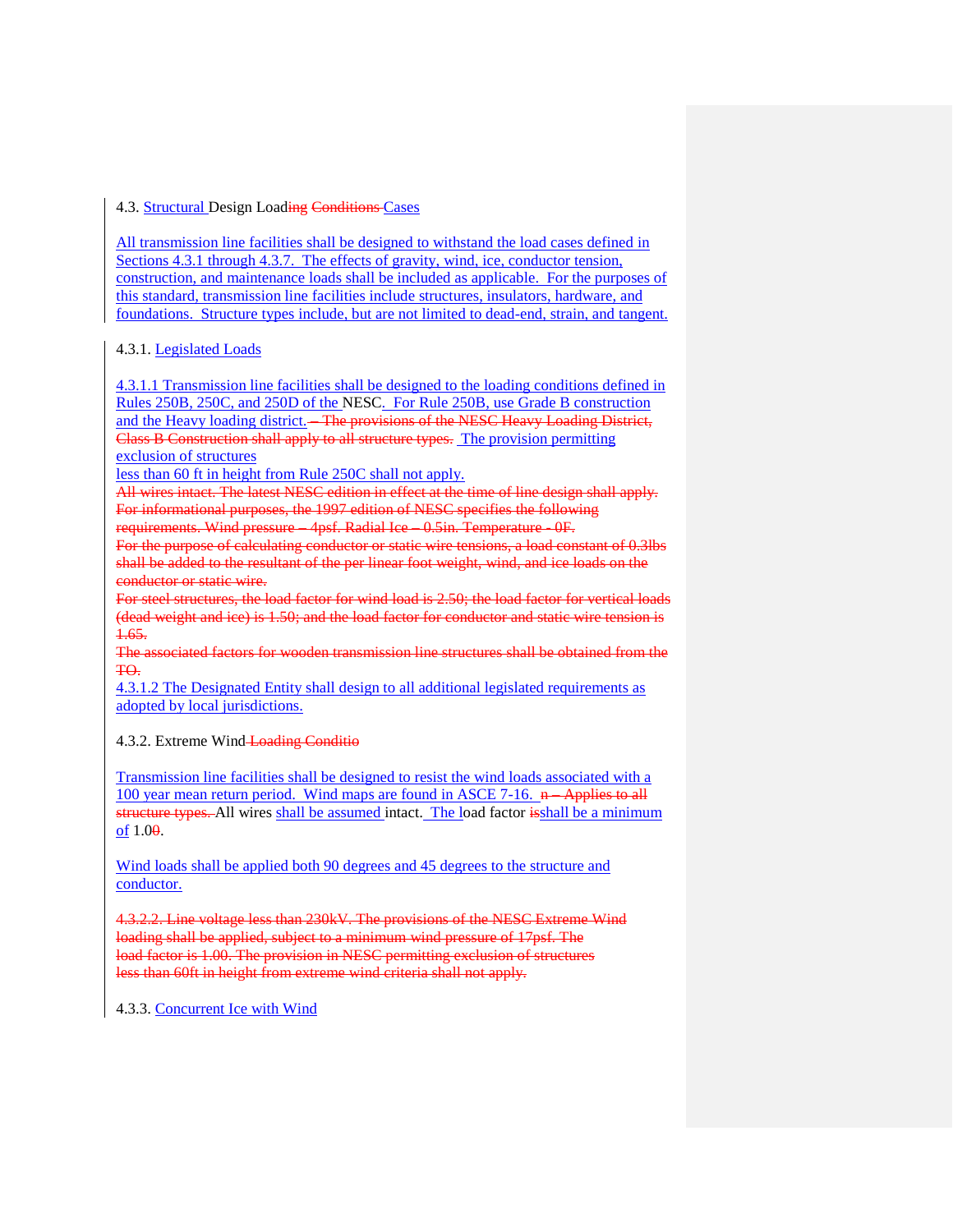Transmission line facilities shall be designed to resist the ice with concurrent wind loads associated with a 100 year mean return period. Ice with concurrent wind maps and associated temperature maps are found in ASCE 7-16. All wires shall be assumed intact. The weight of ice shall be considered 57 pcf. The temperature used shall be either the values shown in the maps or 32 degrees F, whichever results in the worst loading effect. The load factor shall be a minimum of 1.0.

# 4.3.4 Heavy Ice Loading Condition

Transmission line facilities shall be designed to resist a minimum radial ice loading equivalent to 1.25 inches. All wires shall be assumed intact. The weight of ice shall be considered 57pcf, the temperature 0 degrees F, and the wind speed 0 mph. The load factor shall be a minimum of 1.0.

In mountainous regions at higher elevations, and other areas know to accumulate greater amounts of ice, the ice loading used in design shall be based on weather studies. – Applies to all structure types. All wires intact.

4.3.3.1. Line voltage 230kV and greater. Radial ice thickness on the wires only is to be 1.50in. No wind pressure. Temperature is 32F. Load factor is 1.00.

4.3.3.2. Line voltage less than 230kV. Heavy ice loading (if any) shall be as specified by the TO. Ice loading will not be more severe than that required for voltages 230kV or greater.

4.3.5. Longitudinal Load Cases for Suspension Structures (line voltage 230kV or greater) – The TO will specify one or more of the following loading conditions for design of Suspension Structures.

Transmission line facilities shall be designed to resist longitudinal loads due to broken wire conditions and differential ice.

4.3.5.1. Broken Wire Loading

Transmission line facilities shall be designed to resist the forces due to broken wires as described below.

For single conductor phase configurations, only one conductor or the shield wire shall be considered broken in each load case considered. Each wire shall be broken individually to ensure the maximum loading effect is determined for each component.

For phase configurations with more than one sub-conductor, a minimum of one subconductor, or the ground wire shall be considered broken in each load case considered. **Comment [TDP1]:** Seems like we should have the same loading for any structure type.

**Comment [TDP2]:** Descriptions need help for clarity.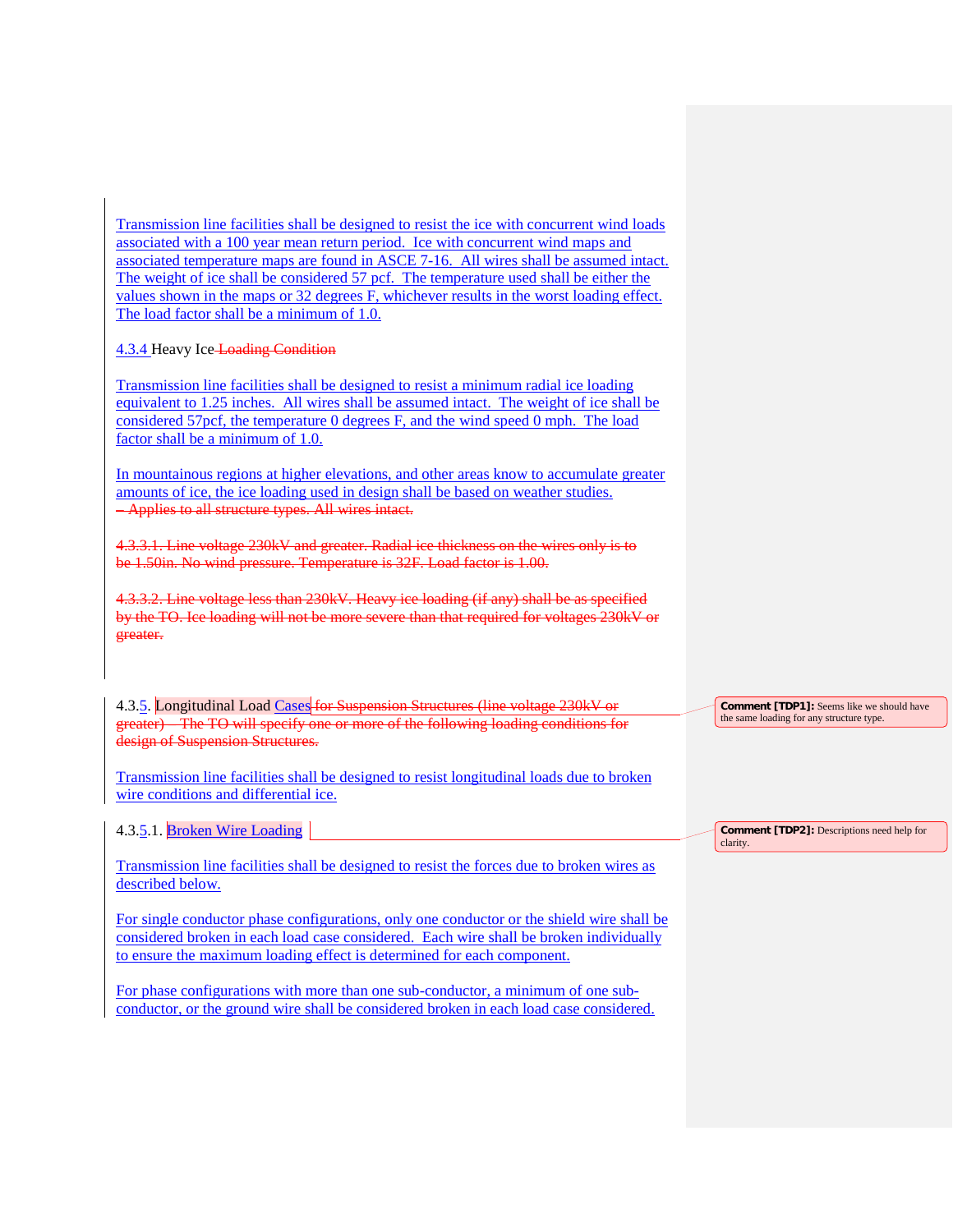The conductor bundle with the sub-conductor(s) broken shall be considered individually to ensure the maximum loading effect is determined for each component.

The minimum environmenta lOne broken conductor or static wire. Any one phase conductor or static wire

is assumed broken. For construction using bundled phase conductors, one subconductor of any one phase bundle shall be assumed broken, the other subconductor(s) of that pha shall be assumed intact. All other conductors and static wires are intact. Loading condition is NESC Heavyshall be X inches of ice, Y mph wind, and Z degrees  $F_{\cdot}$ . The longitudinal load shall be the tension of the broken static wire or broken conductor or subconductor. The conductor tensions shall notmay be reduced by assumed the calculated insulator swing. For the intact phases and static wires, the wind on the structure, and the structure dead weight, the NESC load factors shall apply. For the broken static wire or the phase with the broken conductor or broken subconductor, tThe load factor shall be a minimum of 1.010.

### 4.3.5.2. Differential Ice Loading

Transmission line facilities shall be designed to resist the forces due to unbalanced ice as described below.

With all wires assumed intact, each . No Wind. Temperature 32F. All conductor and static wire on one side of the structure shall be assumed to have 1.0inloaded with  $X$ inches of radial ice with Y mph wind at Z degrees F. All conductors and static wires on the other side of the tower-structure shall be assumed to have no ice. The determination of differential tension may include the calculated insulator swing of suspension insulator or static wire assemblies. The load factor shall be a minimum of 1.0.

4.3.4.3. Bound stringing block – All wires intact. 2psf wind. No ice. 30F. Any one static wire or phase conductor (or all subconductors of any one phase) are assumed to bind in a running block during installation. The block is assumed to swing 45 in-line. This swing will result in a longitudinal load equal to the calculated vertical load of the static wire or phase conductor(s) under this loading condition. Load factor is 2.00.

4.3.5. Longitudinal Loading Conditions for Strain Structures – The TO will specify one or more of the following loading conditions for design of Strain Structures.

4.3.5.1. One broken conductor or static wire. Any one phase conductor or static wire is assumed broken. For construction using bundled phase conductors, one subconductor of any one phase bundle shall be assumed broken, the other subconductor(s) of that phase shall be assumed intact. All other conductors and static wires are intact. Loading condition is NESC Heavy. The longitudinal load shall be the tension of the broken static wire or broken conductor or subconductor. For the intact phases and static wires, the wind on the structure, and the structure dead weight, the NESC load factors shall apply. For the broken static wire or the phase with the broken conductor or broken subconductor, the load factor shall be 1.10. OR

**Comment [TDP3]:** We'll need to discuss the level of prescriptiveness.

**Comment [TDP4]:** Discuss prescriptiveness.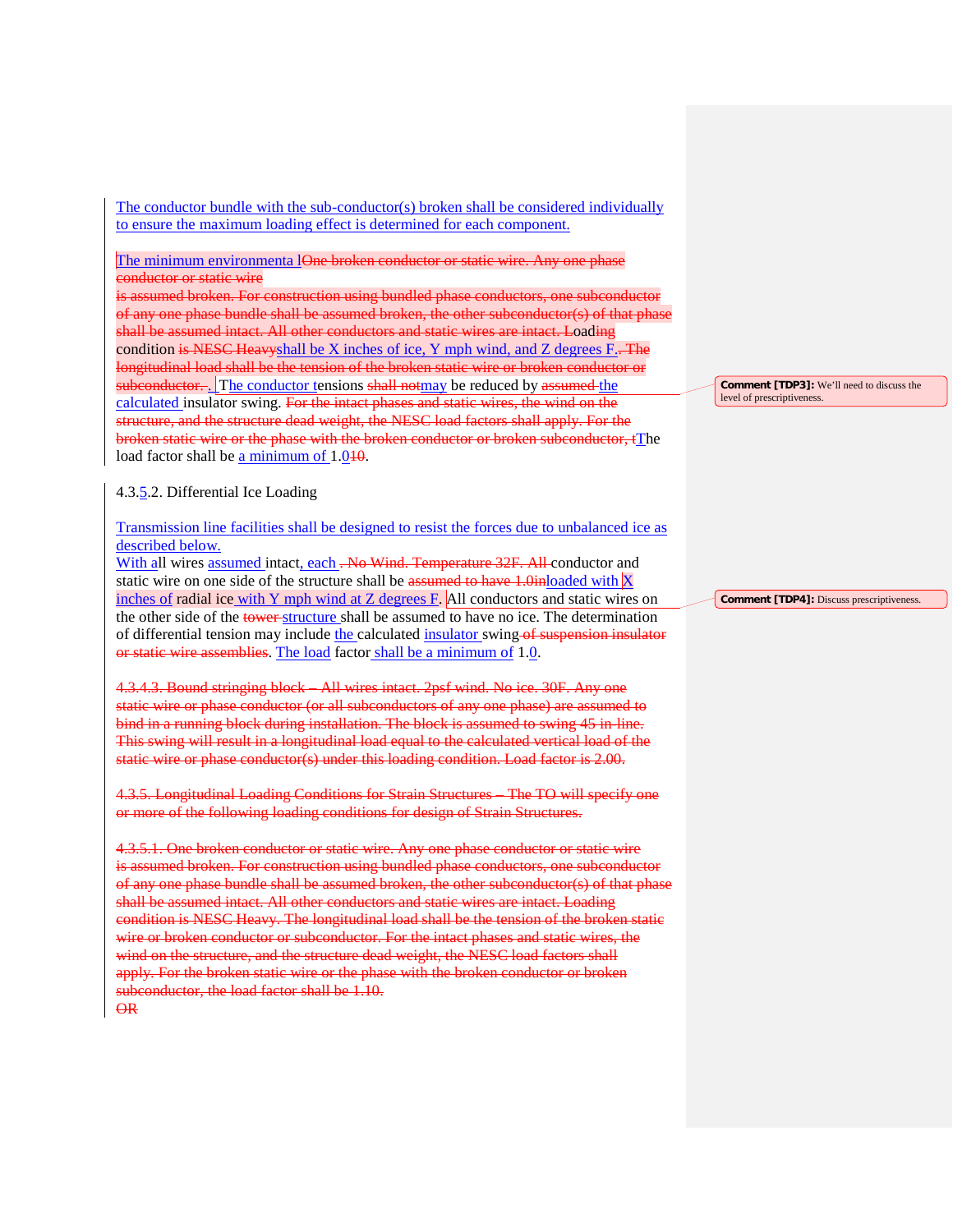4.3.5.2. All conductors and static wires broken. Loading condition is NESC Heavy. Load factor is 1.00.

4.3.6. Longitudinal Loading Condition for Dead End Structures – All conductors and static wires are to be intact on one side of the structure only. Loading condition is NESC Heavy. Load factors are those specified by NESC.

4.3.7. Longitudinal Loading Condition for Line Termination Structures – Conductors and static wires are to be intact on one side of the structure only. All loading conditions and load factors set forth by Section 4.3.1, 4.3.2, and 4.3.3 shall apply.

4.3.8. Foundation Loading – The ultimate strength of overturning moment and uplift foundations shall be not less than 1.25 times the design factored load reactions of the structure. The ultimate strength of foundations subjected to primarily to compression load shall be not less than 1.10 times the design factored load reactions of the structure. Overturning moment foundations designed by rotation or pier deflection performance criteria shall use unfactored structure reactions for determination of the foundation performance, but shall use factored reactions for the 1.25 time ultimate strength check.